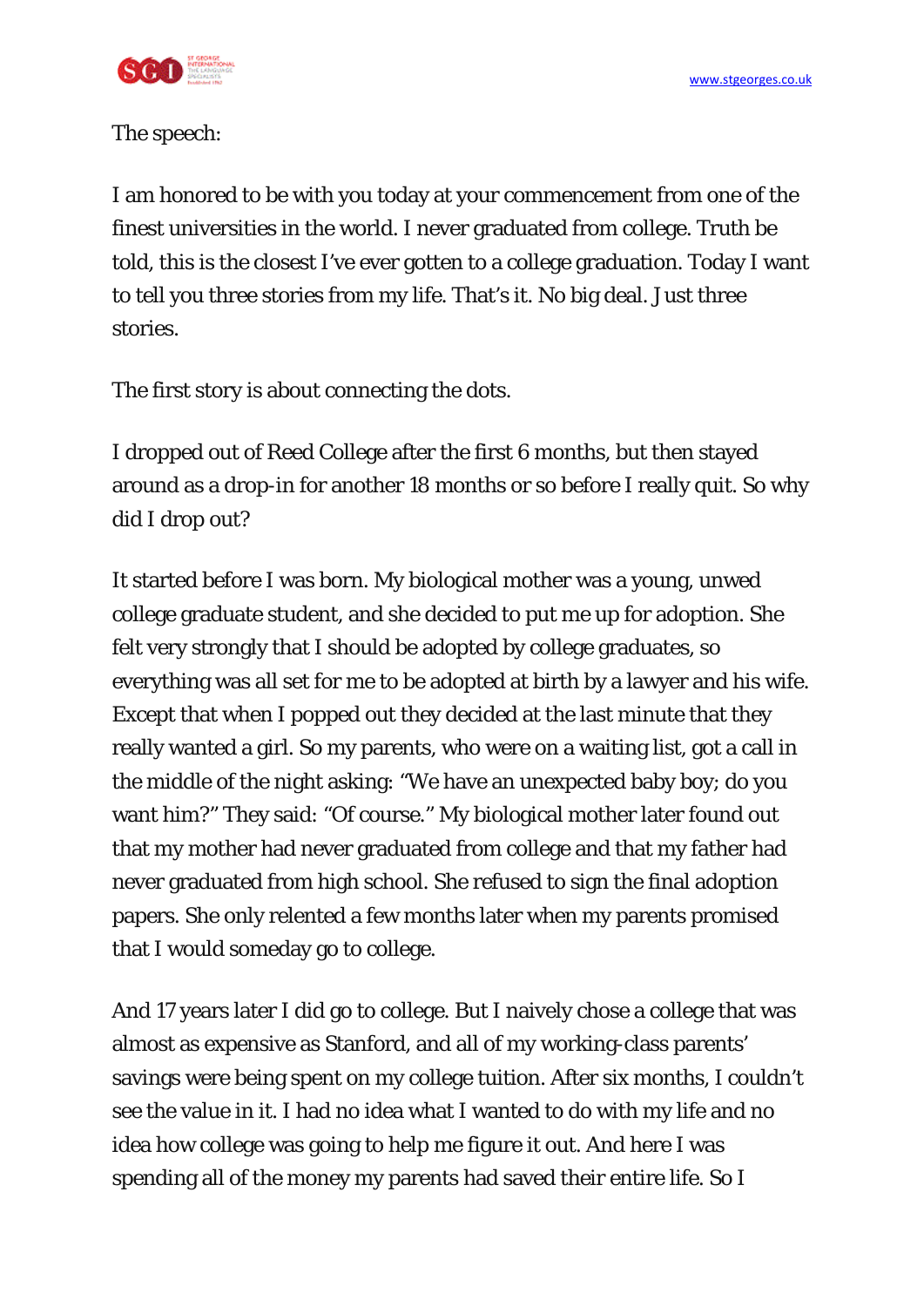

decided to drop out and trust that it would all work out OK. It was pretty scary at the time, but looking back it was one of the best decisions I ever made. The minute I dropped out I could stop taking the required classes that didn't interest me, and begin dropping in on the ones that looked interesting.

It wasn't all romantic. I didn't have a dorm room, so I slept on the floor in friends' rooms, I returned coke bottles for the 5¢ deposits to buy food with, and I would walk the 7 miles across town every Sunday night to get one good meal a week at the Hare Krishna temple. I loved it. And much of what I stumbled into by following my curiosity and intuition turned out to be priceless later on. Let me give you one example:

Reed College at that time offered perhaps the best calligraphy instruction in the country. Throughout the campus every poster, every label on every drawer, was beautifully hand calligraphed. Because I had dropped out and didn't have to take the normal classes, I decided to take a calligraphy class to learn how to do this. I learned about serif and san serif typefaces, about varying the amount of space between different letter combinations, about what makes great typography great. It was beautiful, historical, artistically subtle in a way that science can't capture, and I found it fascinating.

None of this had even a hope of any practical application in my life. But ten years later, when we were designing the first Macintosh computer, it all came back to me. And we designed it all into the Mac. It was the first computer with beautiful typography. If I had never dropped in on that single course in college, the Mac would have never had multiple typefaces or proportionally spaced fonts. And since Windows just copied the Mac, it's likely that no personal computer would have them. If I had never dropped out, I would have never dropped in on this calligraphy class, and personal computers might not have the wonderful typography that they do. Of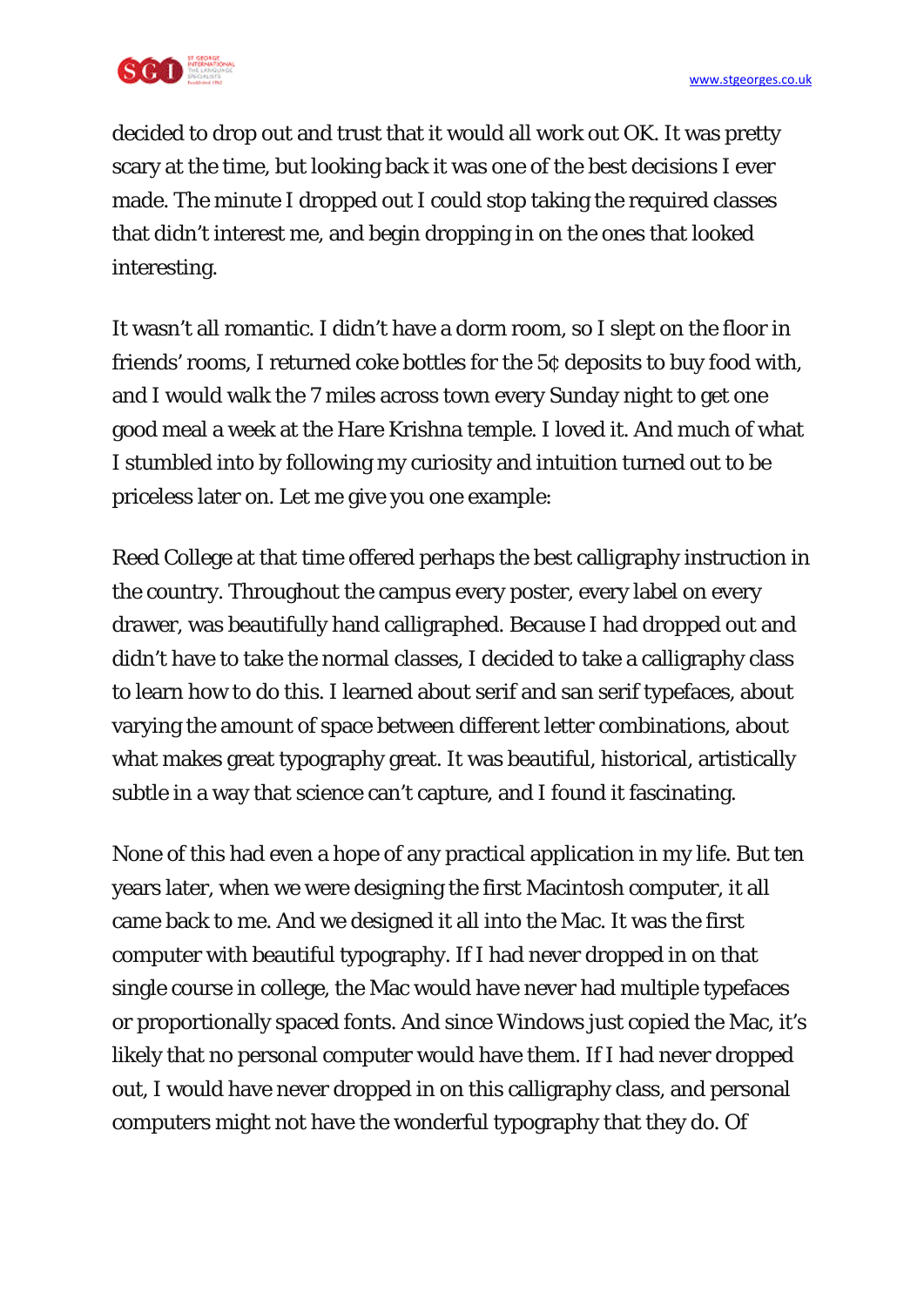

course it was impossible to connect the dots looking forward when I was in college. But it was very, very clear looking backwards ten years later.

Again, you can't connect the dots looking forward; you can only connect them looking backwards. So you have to trust that the dots will somehow connect in your future. You have to trust in something — your gut, destiny, life, karma, whatever. This approach has never let me down, and it has made all the difference in my life.

My second story is about love and loss.

I was lucky — I found what I loved to do early in life. Woz and I started Apple in my parents garage when I was 20. We worked hard, and in 10 years Apple had grown from just the two of us in a garage into a \$2 billion company with over 4000 employees. We had just released our finest creation — the Macintosh — a year earlier, and I had just turned 30. And then I got fired. How can you get fired from a company you started? Well, as Apple grew we hired someone who I thought was very talented to run the company with me, and for the first year or so things went well. But then our visions of the future began to diverge and eventually we had a falling out. When we did, our Board of Directors sided with him. So at 30 I was out. And very publicly out. What had been the focus of my entire adult life was gone, and it was devastating.

I really didn't know what to do for a few months. I felt that I had let the previous generation of entrepreneurs down – that I had dropped the baton as it was being passed to me. I met with David Packard and Bob Noyce and tried to apologize for screwing up so badly. I was a very public failure, and I even thought about running away from the valley. But something slowly began to dawn on me — I still loved what I did. The turn of events at Apple had not changed that one bit. I had been rejected, but I was still in love. And so I decided to start over.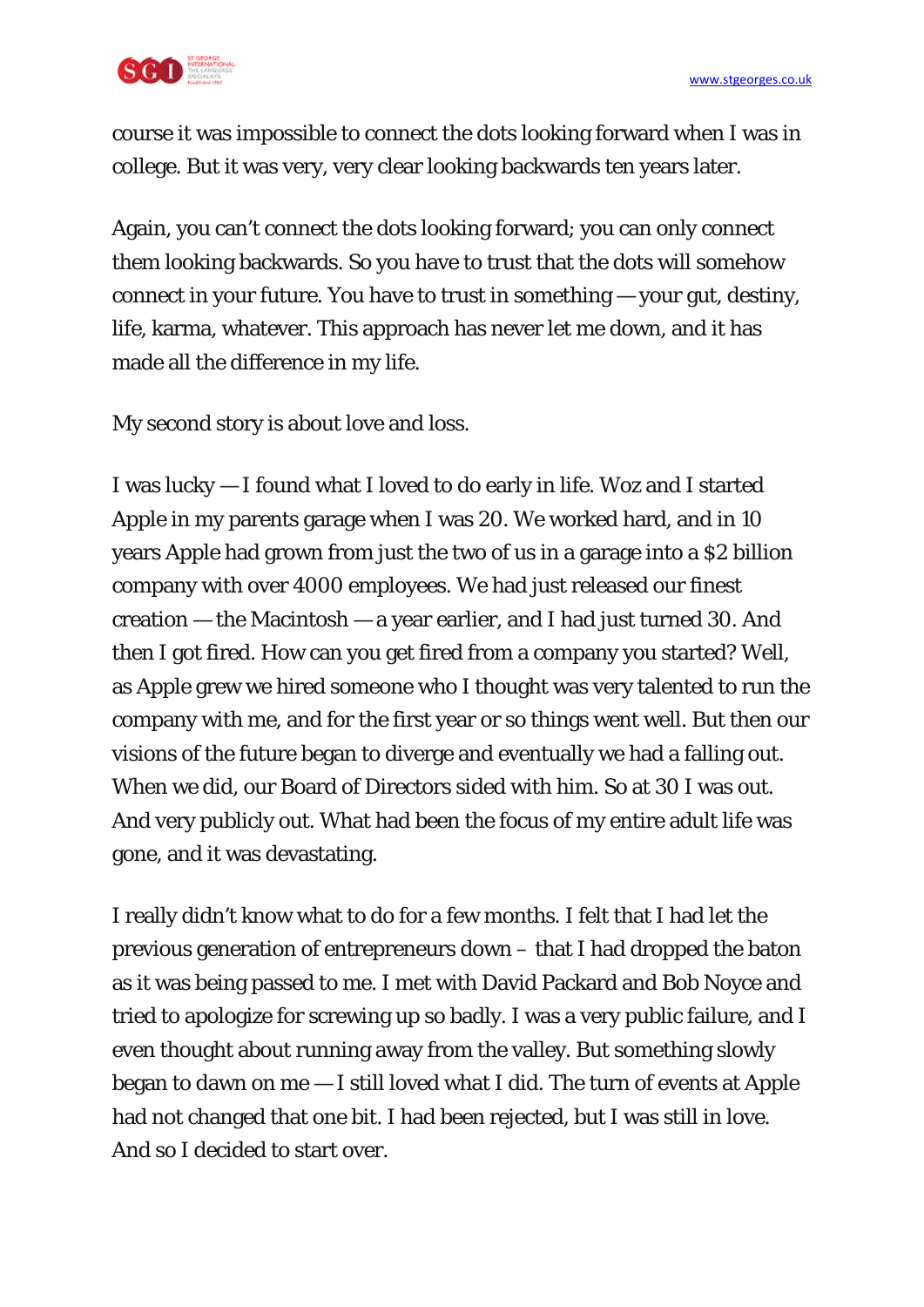

I didn't see it then, but it turned out that getting fired from Apple was the best thing that could have ever happened to me. The heaviness of being successful was replaced by the lightness of being a beginner again, less sure about everything. It freed me to enter one of the most creative periods of my life.

During the next five years, I started a company named NeXT, another company named Pixar, and fell in love with an amazing woman who would become my wife. Pixar went on to create the worlds first computer animated feature film, Toy Story, and is now the most successful animation studio in the world. In a remarkable turn of events, Apple bought NeXT, I returned to Apple, and the technology we developed at NeXT is at the heart of Apple's current renaissance. And Laurene and I have a wonderful family together.

I'm pretty sure none of this would have happened if I hadn't been fired from Apple. It was awful tasting medicine, but I guess the patient needed it. Sometimes life hits you in the head with a brick. Don't lose faith. I'm convinced that the only thing that kept me going was that I loved what I did. You've got to find what you love. And that is as true for your work as it is for your lovers. Your work is going to fill a large part of your life, and the only way to be truly satisfied is to do what you believe is great work. And the only way to do great work is to love what you do. If you haven't found it yet, keep looking. Don't settle. As with all matters of the heart, you'll know when you find it. And, like any great relationship, it just gets better and better as the years roll on. So keep looking until you find it. Don't settle.

My third story is about death.

When I was 17, I read a quote that went something like: "If you live each day as if it was your last, someday you'll most certainly be right." It made an impression on me, and since then, for the past 33 years, I have looked in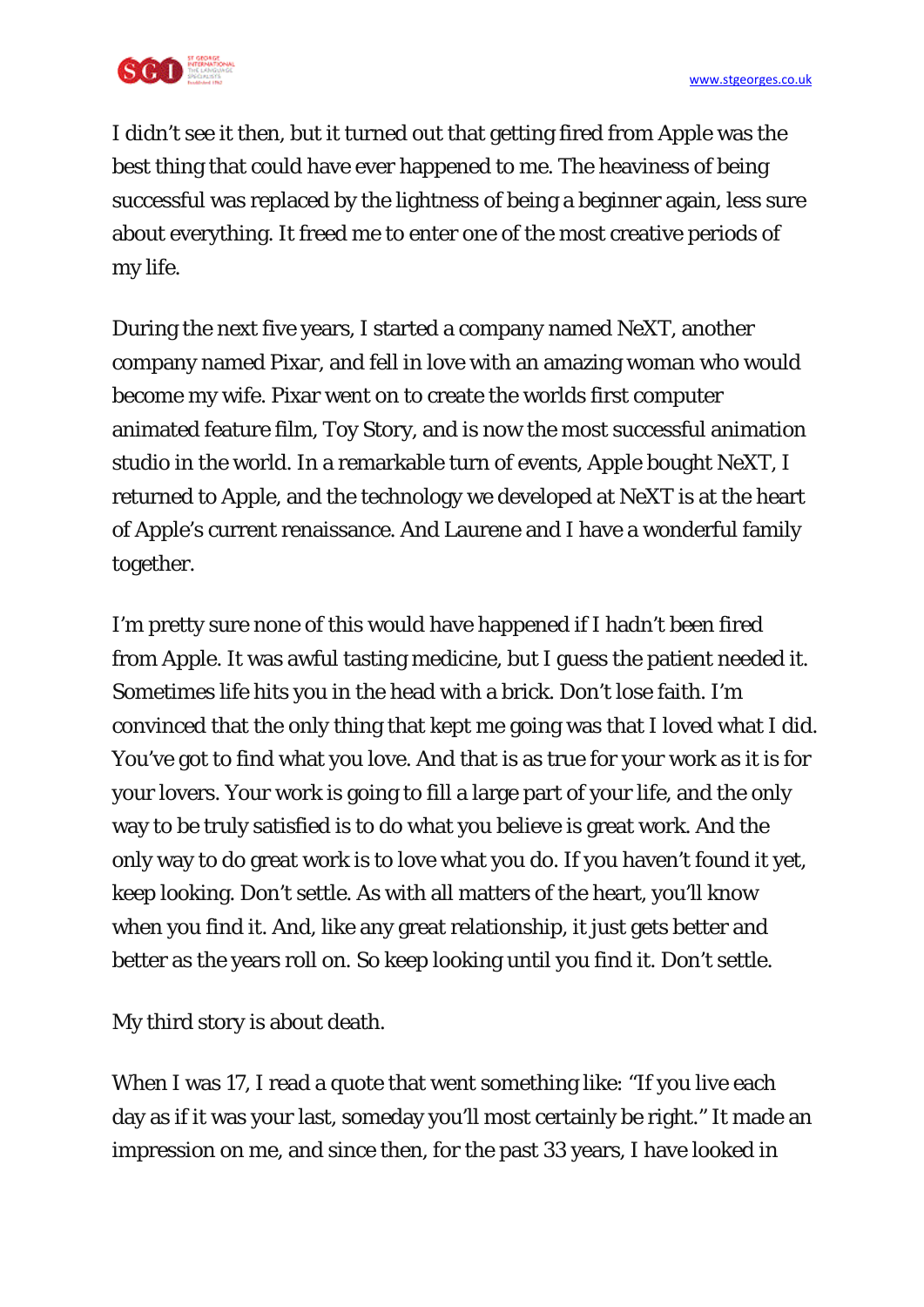

www.stgeorges.co.uk

the mirror every morning and asked myself: "If today were the last day of my life, would I want to do what I am about to do today?" And whenever the answer has been "No" for too many days in a row, I know I need to change something.

Remembering that I'll be dead soon is the most important tool I've ever encountered to help me make the big choices in life. Because almost everything — all external expectations, all pride, all fear of embarrassment or failure – these things just fall away in the face of death, leaving only what is truly important. Remembering that you are going to die is the best way I know to avoid the trap of thinking you have something to lose. You are already naked. There is no reason not to follow your heart.

About a year ago I was diagnosed with cancer. I had a scan at 7:30 in the morning, and it clearly showed a tumor on my pancreas. I didn't even know what a pancreas was. The doctors told me this was almost certainly a type of cancer that is incurable, and that I should expect to live no longer than three to six months. My doctor advised me to go home and get my affairs in order, which is doctor's code for prepare to die. It means to try to tell your kids everything you thought you'd have the next 10 years to tell them in just a few months. It means to make sure everything is buttoned up so that it will be as easy as possible for your family. It means to say your goodbyes.

I lived with that diagnosis all day. Later that evening I had a biopsy, where they stuck an endoscope down my throat, through my stomach and into my intestines, put a needle into my pancreas and got a few cells from the tumor. I was sedated, but my wife, who was there, told me that when they viewed the cells under a microscope the doctors started crying because it turned out to be a very rare form of pancreatic cancer that is curable with surgery. I had the surgery and I'm fine now.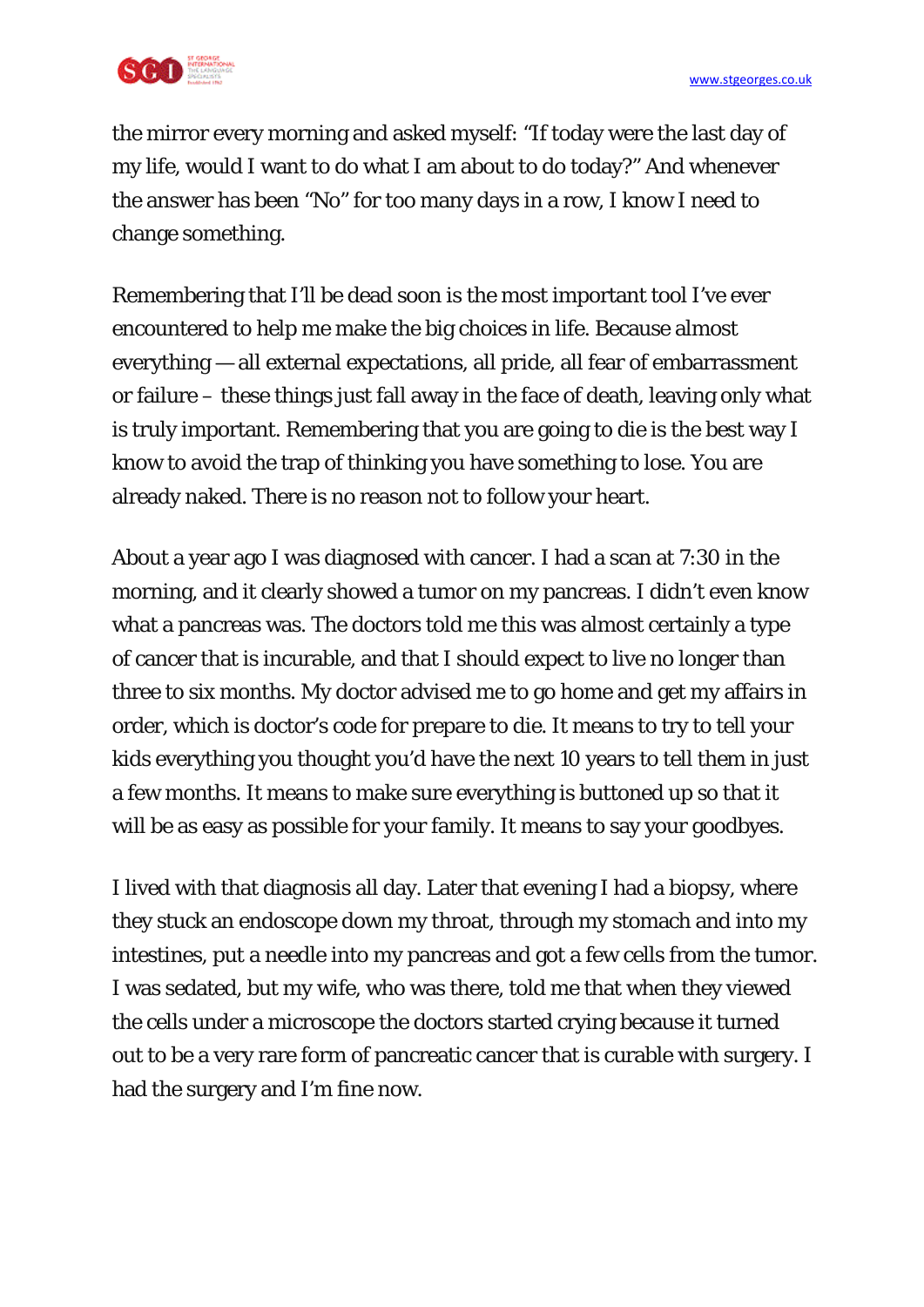

This was the closest I've been to facing death, and I hope it's the closest I get for a few more decades. Having lived through it, I can now say this to you with a bit more certainty than when death was a useful but purely intellectual concept:

No one wants to die. Even people who want to go to heaven don't want to die to get there. And yet death is the destination we all share. No one has ever escaped it. And that is as it should be, because Death is very likely the single best invention of Life. It is Life's change agent. It clears out the old to make way for the new. Right now the new is you, but someday not too long from now, you will gradually become the old and be cleared away. Sorry to be so dramatic, but it is quite true.

Your time is limited, so don't waste it living someone else's life. Don't be trapped by dogma — which is living with the results of other people's thinking. Don't let the noise of others' opinions drown out your own inner voice. And most important, have the courage to follow your heart and intuition. They somehow already know what you truly want to become. Everything else is secondary.

When I was young, there was an amazing publication called The Whole Earth Catalog, which was one of the bibles of my generation. It was created by a fellow named Stewart Brand not far from here in Menlo Park, and he brought it to life with his poetic touch. This was in the late 1960's, before personal computers and desktop publishing, so it was all made with typewriters, scissors, and polaroid cameras. It was sort of like Google in paperback form, 35 years before Google came along: it was idealistic, and overflowing with neat tools and great notions.

Stewart and his team put out several issues of The Whole Earth Catalog, and then when it had run its course, they put out a final issue. It was the mid-1970s, and I was your age. On the back cover of their final issue was a